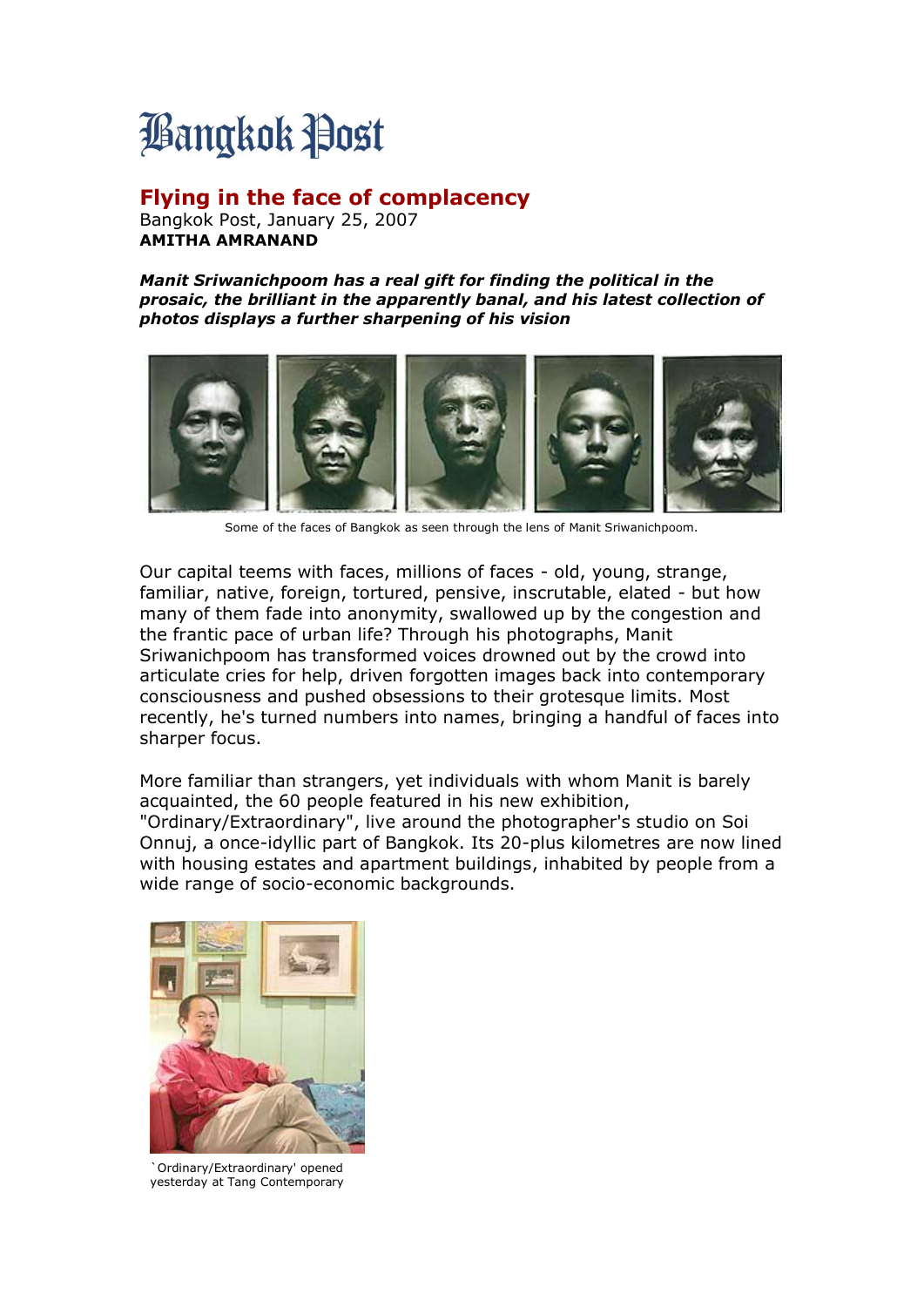"It's like looking at a map of Bangkok through a magnifying glass, focusing on one little section of the city," Manit said. "Usually, we just walk past these people without really looking at their faces. And they themselves don't think their faces are interesting because there are plenty of 'interesting' faces in the pages of newspapers and on TV."

Taken at an intimate range with simple lighting and without direction or posing, each photograph exposes a visage as revealing and as complicated as a map. These are the faces of the working class, but also of children, of men and women of all ages and sexual orientations, from an array of occupations and birthplaces. And even though most of his subjects aren't natives of Bangkok, to Manit their faces tell the stories of the city - of economic migration and how diverse a tiny corner of this metropolis has become.

"Can we see something within a face? Can it be like a story - a short story about someone? These photographs can be like a documentary, an anthropological or sociological study of a society that is made up of people of many backgrounds. And if you just look at them, each face has its own intrinsic beauty. There's life. There's birth, old age, sickness and death in all of them."

Wanting to study architecture in college, but failing to score enough points to qualify for the programme, Manit ended up majoring in visual arts at Srinakarinwirote Prasarnmit University. His dream of becoming an architect was to prove short-lived, however.

"The first time I laid hold of a camera - seriously picked up a camera - I felt it was part of my body. It's kind of like when a painter touches a paintbrush for the first time and can sense that this is how he should express himself."

It was the work of veteran lensman Pramual Burutsapat that introduced Manit to the world of art photography, opening his eyes to the vast potential of this genre. At that time, the early 1980s, more and more of his compatriots were searching for new ways to take pictures, experimenting with different methods of capturing images on film.

"It was no longer just about having a camera and going out into the streets to take pictures," he recalled. "The work of Acharn Pramual paid attention to the form, the resulting image and the visual effect created. It experimented with putting images together to create a new image. That was what got me interested. I was used to doing straight photography what you saw in front of the lens was what you got in the photograph. What I didn't know was that you could create a whole new form or image with photography. So it was like love at first sight."

Looking back now at his earlier work, Manit can't help but be amused at the level of self-absorption involved. Not that he's embarrassed by his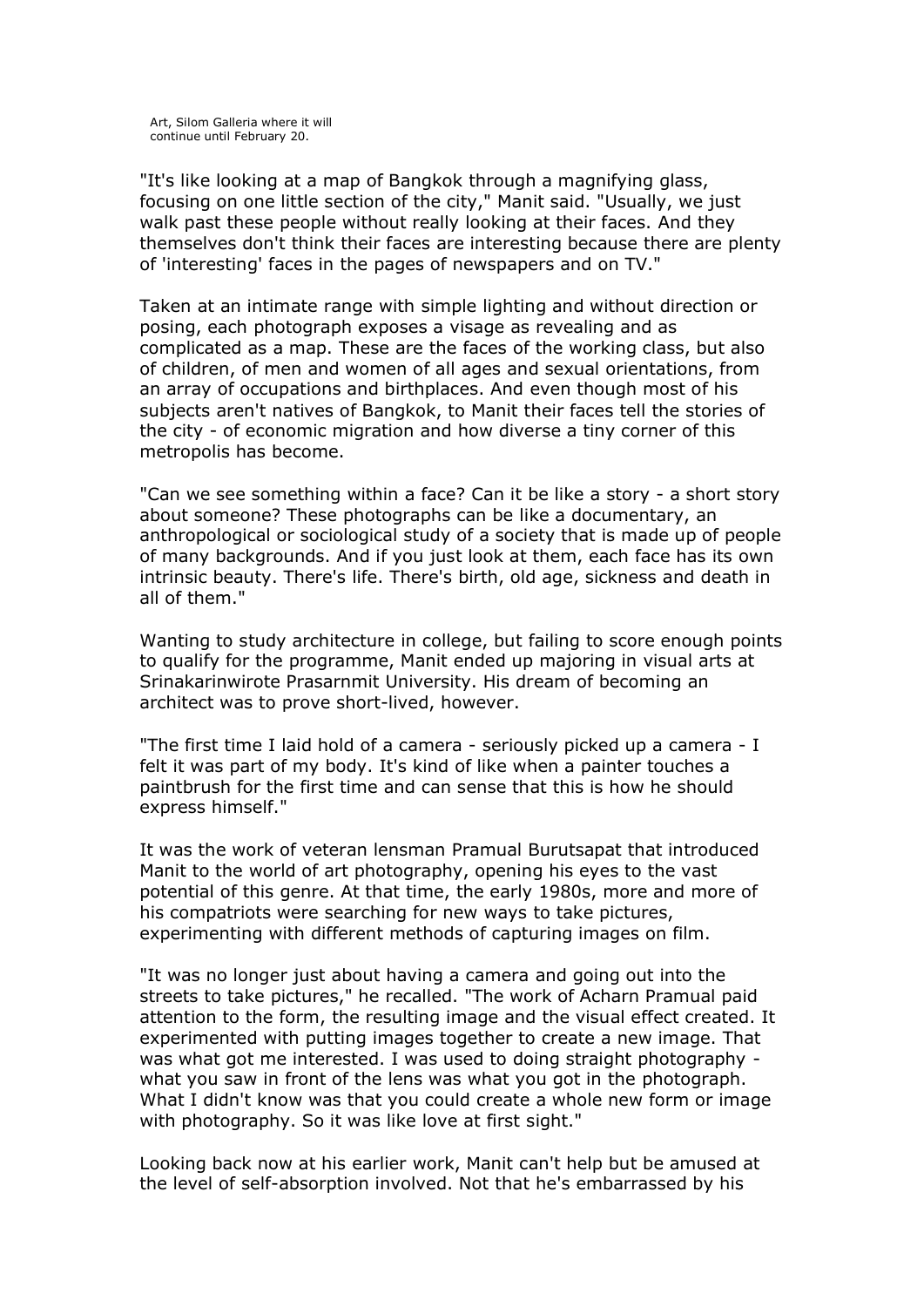youthful indulgences and romantic explorations; he just sees them as another stage in his artistic development. If he hadn't gone through that phase, he said, he wouldn't have become what he is today. But the politics that would later inform the better known portion of his oeuvre was already germinating within, the seeds sown back when he was a teenager in the '70s, enthralled and inspired by the fiery university students of the day.

"I was influenced by the people involved in the October 14, 1973 and October 6, 1976 student uprisings. I was 15 when October 6 took place. And, later, when I entered college myself, some of the students who had fled to the jungle had just begun to return. For people my age, these men and women were our heroes. They had dreams. They wanted to better society. They wanted to see equality. These were the great things that the October generation instilled in people of my age. I saw their ideals as a legacy that we needed to uphold and carry forward. So I began to question my own role as well."

Before getting into conceptual photography, Manit made a detour into advertising. And the self-discipline he had to acquire for this job continues to influence his working style to this day. He went on to work as a cameraman on a series of documentaries for local TV before becoming a photojournalist, originally with a local publication and later freelance. While photojournalism widened Manit's horizons, the professional necessity to remain objective at all times made him itch to make statements about what he saw passing in front of his lens.

"I had a background in art and with art I could express my views, but as a photojournalist I couldn't express my opinions. I had to carry out assignments - waiting for phone calls, for something to happen. But I had opinions about politics and society. I felt that I had something to say. I think that the media can do a lot for society - like revealing the truth of a matter to the general public, but that wasn't for me. When you work for the Press, you have to keep your opinions to yourself. You have to be careful. And that felt very limiting to me."

Much of his best-known work comprises critiques of the economic system that dictates our daily existence. He often depicts the impacts of globalisation and consumerism with devastating humanity. For "The Bloodless War" (1997), Manit based his photos on familiar images of the Vietnam War, replacing civilian casualties and soldiers with shoppers and men in business suits to convey the idea that imperialism hasn't disappeared, but has merely changed form. He then took these photographs to the streets of the financial district and to places like the SEC that represent the new economic reality, and hung them from the necks of friends of his who then stood around wearing stoic expressions like so many silent protesters.

Three years later, he chronicled the casualties of Thailand's stock-market crash in mid-1997 in his "Dream Interruptus". Unfinished high-rise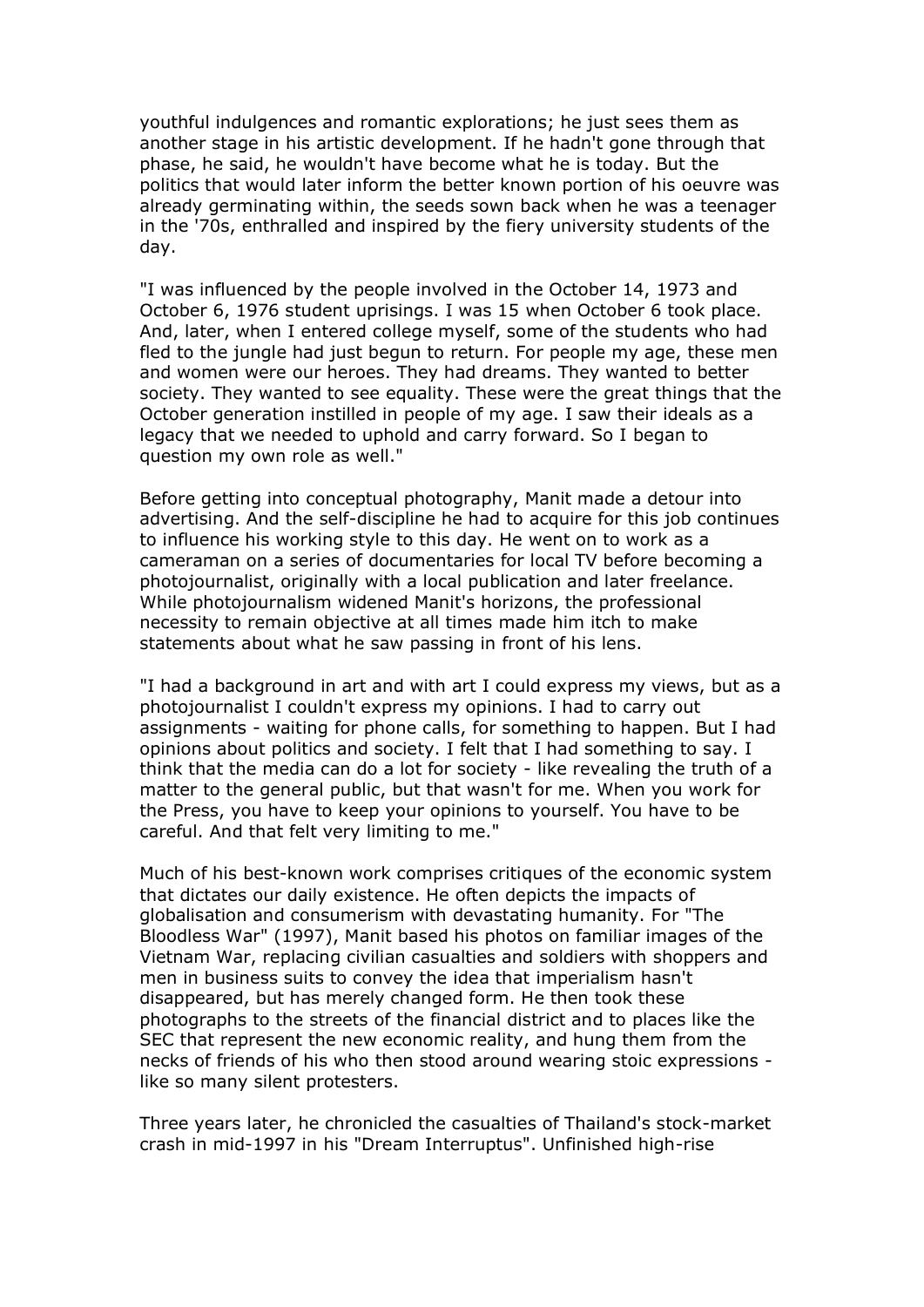buildings stand like the detritus of a violent war in this bleak series of black-and-white photos.

Manit's photography, whether satirical, protest or documentary, reveals a sensitivity toward, and a sharp perception of, urban conflicts and decadence. In his "Protests" series, where the influence of his days as a photojournalist is most apparent, he chronicled the sit-ins by indebted farmers, anti-dam activists and other disgruntled groups that took place every Tuesday in front of Government House for the best part of a year. These images expose how the problems besetting rural people have bled into urban consciousness and reflect the uneven distribution of power and the dysfunctional nature of the Kingdom's brand of democracy. "Protests" also throw the question back into the ring as to the proper function of photojournalism; for Manit believes that images like these belong in the public domain - on the pages of newspapers rather than on the walls of art gallery.

But his social criticism is not all dark, not all raging. His best-known creation, a piece of performance art he dubbed Pink Man, looks at the world through a consumerist mindset, dripping with mordant, deadpan humour. Created in early 1997, just two months before the onset of the economic slump, the character of the Pink Man - embodied by Sompong Thawee who, in his first incarnation, dressed up in a shocking-pink suit to wheel a pink supermarket trolley down Silom Road - has outlived the lifespan he originally intended for it, a series of three performance/photographic happenings.

"I found that the character took on a life of its own - one of the reasons being the audience response to it. And, as an art piece, it can continue because it is still making social commentary. It's like a cartoon character, like Batman or something. When some trouble crops up, he comes to the rescue. In the case of Pink Man, he has become a reflection of current events in our society. I see the character as reflecting an entire era."

Pink Man has journeyed from commenting on consumer habits and globalisation to wandering around deserted tourist spots in Bali after the 2002 nightclub bombings as a lost, powerless figure, to posing with naked French women in Paris, evoking Manet's portraits of nudes, as a statement on Asia's rising power and ego.

Not so well known is the fact that he took a campaign photo of Thaksin Shinawatra, during the brief period that the latter was leader of the Palang Dharma Party. Manit revealed that a few people later blamed him for aiding Thaksin's rise to power. He, however, wouldn't go so far.

"At that time, everyone had great hopes for Thaksin. He was different from the old breed of politician that Thai people were sick of. Nobody, including myself, knew back then what he was really like. And I don't dare claim that the picture I took got him to where he was. I think that would be giving myself too much credit. What I did was give that man a chance.